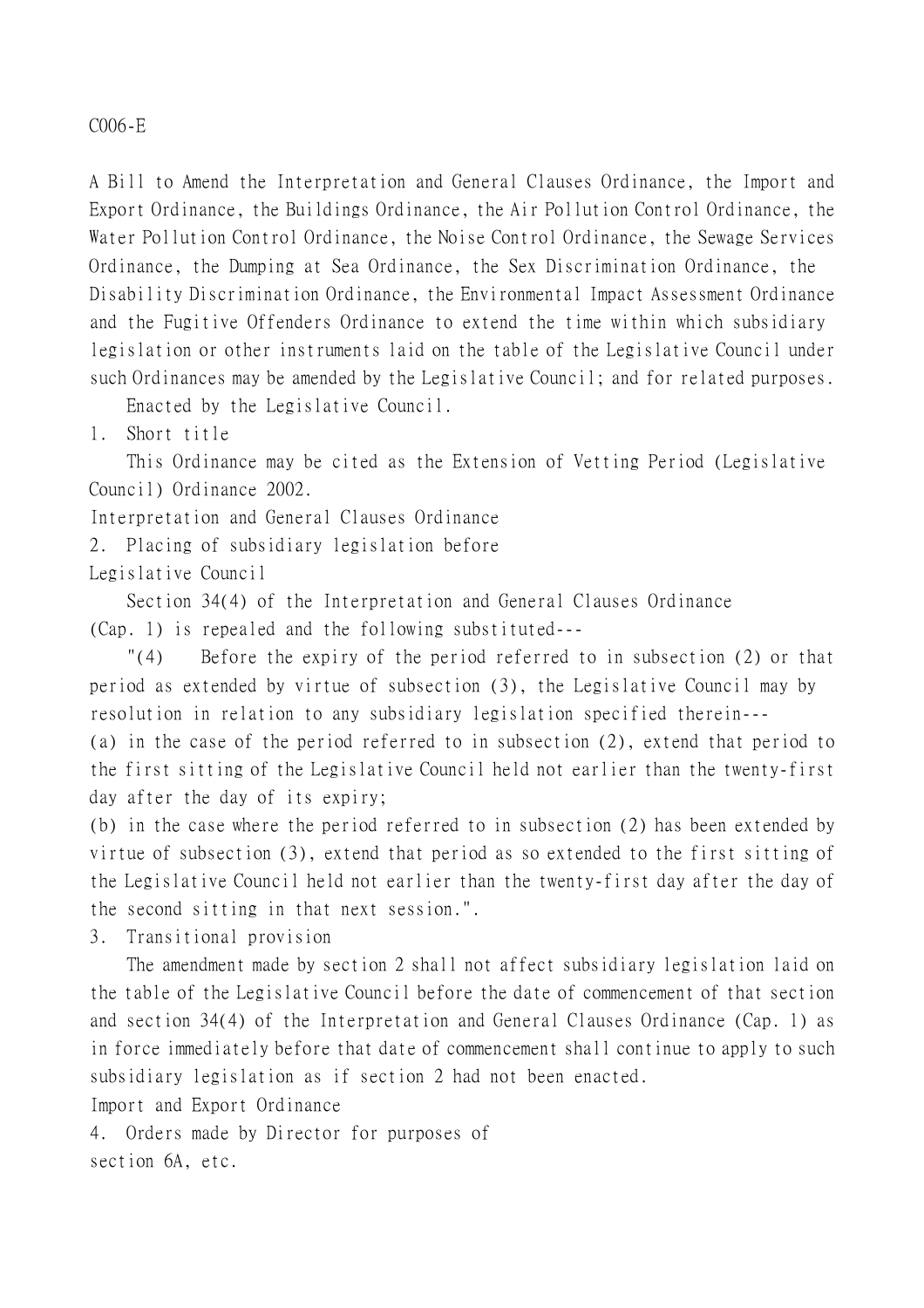Section 6B(5) of the Import and Export Ordinance (Cap. 60) is repealed and the following substituted---

"(5) Before the expiry of the period referred to in subsection (3) or that period as extended by virtue of subsection (4), the Legislative Council may by resolution in relation to an order specified therein---

(a) in the case of the period referred to in subsection (3), extend that period to the first sitting of the Legislative Council held not earlier than the twenty-first day after the day of its expiry;

(b) in the case where the period referred to in subsection (3) has been extended by virtue of subsection (4), extend that period as so extended to the first sitting of the Legislative Council held not earlier than the twenty-first day after the day of the second sitting in that next session.".

5. Orders made by Director for purposes of sections 6C to 6E, etc.

Section 6F(5) is repealed and the following substituted---

"(5) Before the expiry of the period referred to in subsection (3) or that period as extended by virtue of subsection (4), the Legislative Council may by resolution in relation to an order specified therein---

(a) in the case of the period referred to in subsection (3), extend that period to the first sitting of the Legislative Council held not earlier than the twenty-first day after the day of its expiry;

(b) in the case where the period referred to in subsection (3) has been extended by virtue of subsection (4), extend that period as so extended to the first sitting of the Legislative Council held not earlier than the twenty-first day after the day of the second sitting in that next session.".

6. Transitional provision

The amendments made by sections 4 and 5 shall not affect orders laid on the table of the Legislative Council before the date of commencement of those sections and sections 6B(5) and 6F(5) of the Import and Export Ordinance (Cap. 60) as in force immediately before that date of commencement shall continue to apply to such orders as if sections 4 and 5 had not been enacted.

Buildings Ordinance

7. Technical memorandum

Section 39A(5) of the Buildings Ordinance (Cap. 123) is repealed and the following substituted---

"(5) Before the expiry of the period referred to in subsection (3) or that period as extended by virtue of subsection (4), the Legislative Council may by resolution in relation to a technical memorandum specified therein---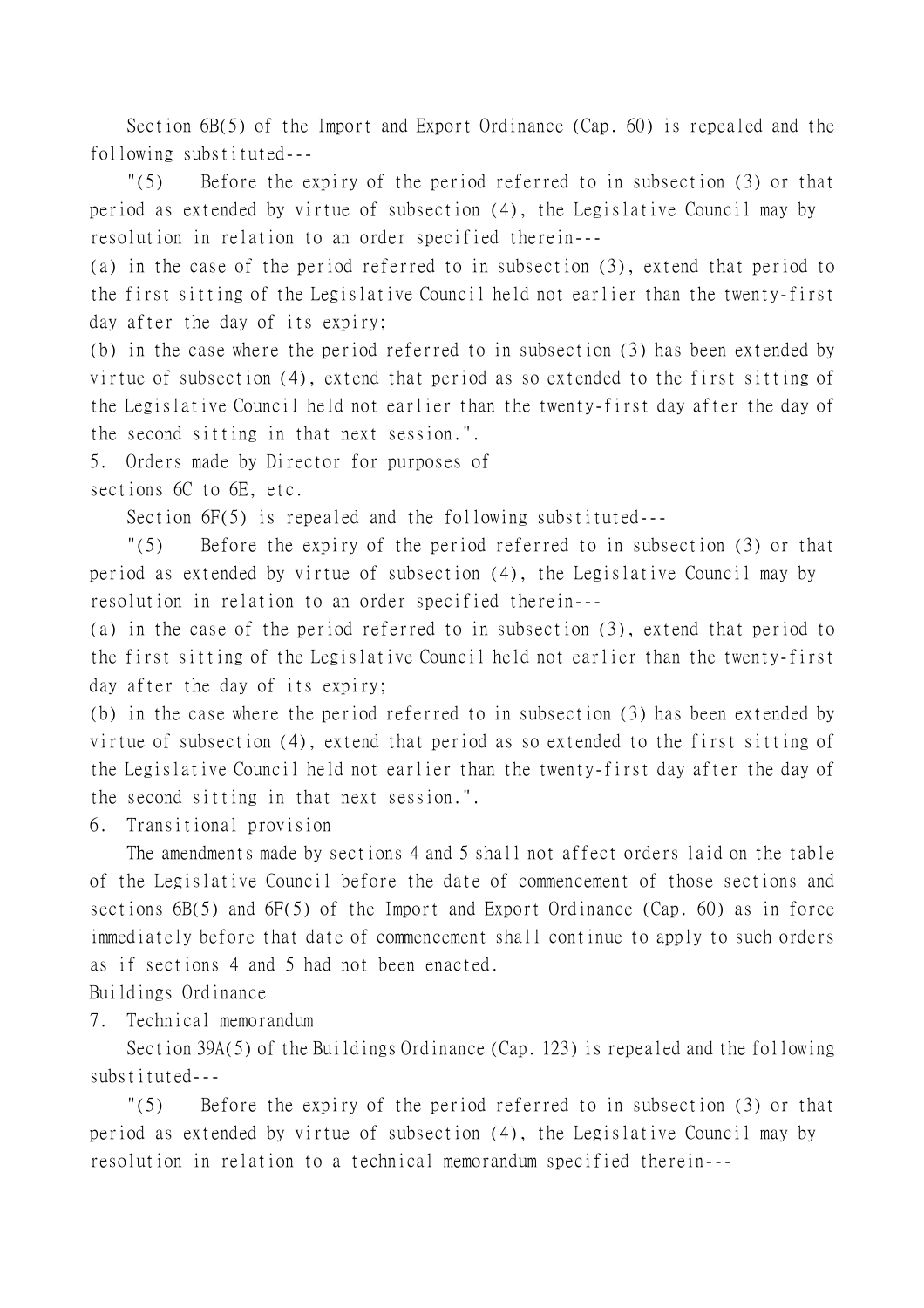(a) in the case of the period referred to in subsection (3), extend that period to the first sitting of the Legislative Council held not earlier than the twenty-first day after the day of its expiry;

(b) in the case where the period referred to in subsection (3) has been extended by virtue of subsection (4), extend that period as so extended to the first sitting of the Legislative Council held not earlier than the twenty-first day after the day of the second sitting in that next following session.".

8. Transitional provision

The amendment made by section 7 shall not affect technical memoranda laid on the table of the Legislative Council before the date of commencement of that section and section 39A(5) of the Buildings Ordinance (Cap. 123) as in force immediately before that date of commencement shall continue to apply to such memoranda as if section 7 had not been enacted.

Air Pollution Control Ordinance

9. Placing of technical memorandum before

Legislative Council

Section 37B(4) of the Air Pollution Control Ordinance (Cap. 311) is repealed and the following substituted---

"(4) Before the expiry of the period referred to in subsection (2) or that period as extended by virtue of subsection (3), the Legislative Council may by resolution in relation to a technical memorandum specified therein---

(a) in the case of the period referred to in subsection (2), extend that period to the first sitting of the Legislative Council held not earlier than the twenty-first day after the day of its expiry;

(b) in the case where the period referred to in subsection (2) has been extended by virtue of subsection (3), extend that period as so extended to the first sitting of the Legislative Council held not earlier than the twenty-first day after the day of the second sitting in that next following session.".

10. Transitional provision

The amendment made by section 9 shall not affect technical memoranda laid on the table of the Legislative Council before the date of commencement of that section and section 37B(4) of the Air Pollution Control Ordinance (Cap. 311) as in force immediately before that date of commencement shall continue to apply to such memoranda as if section 9 had not been enacted.

Water Pollution Control Ordinance

11. Technical memorandum

Section 21(7) of the Water Pollution Control Ordinance (Cap. 358) is repealed and the following substituted---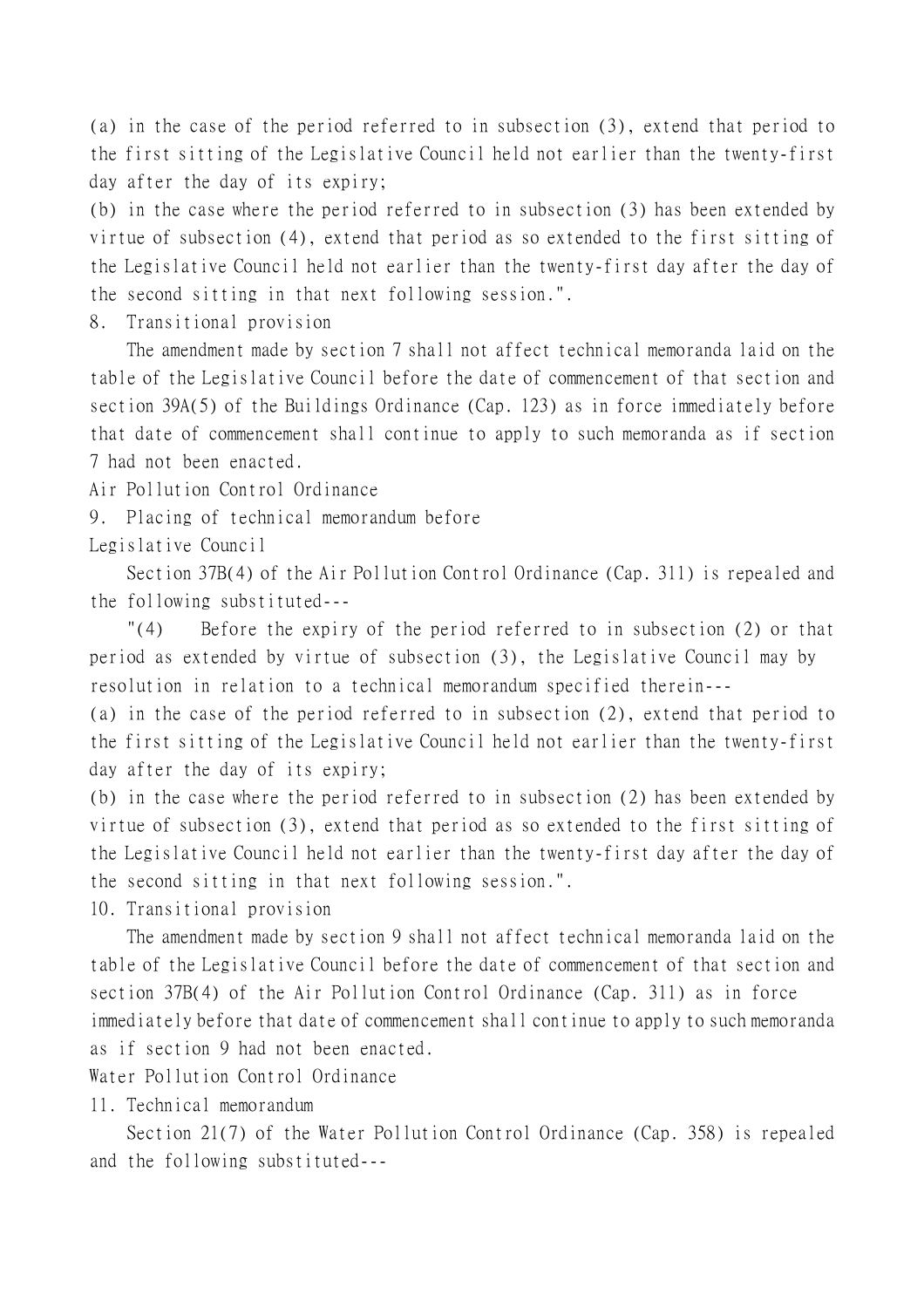"(7) Before the expiration of the period referred to in subsection (5) or that period as extended by virtue of subsection (6), the Legislative Council may by resolution in relation to a technical memorandum specified therein---

(a) in the case of the period referred to in subsection (5), extend that period to the first sitting of the Legislative Council held not earlier than the twenty-first day after the day of its expiration;

(b) in the case where the period referred to in subsection (5) has been extended by virtue of subsection (6), extend that period as so extended to the first sitting of the Legislative Council held not earlier than the twenty-first day after the day of the second sitting in that next following session.".

12. Transitional provision

The amendment made by section 11 shall not affect technical memoranda laid on the table of the Legislative Council before the date of commencement of that section and section 21(7) of the Water Pollution Control Ordinance (Cap. 358) as in force immediately before that date of commencement shall continue to apply to such memoranda as if section 11 had not been enacted.

Noise Control Ordinance

13. Placing of Technical Memorandum before

Legislative Council

Section 11(4) of the Noise Control Ordinance (Cap. 400) is repealed and the following substituted---

"(4) Before the expiration of the period referred to in subsection (2) or that period as extended by virtue of subsection (3), the Legislative Council may by resolution in relation to a Technical Memorandum specified therein---

(a) in the case of the period referred to in subsection (2), extend that period to the first sitting of the Legislative Council held not earlier than the twenty-first day after the day of its expiration;

(b) in the case where the period referred to in subsection (2) has been extended by virtue of subsection (3), extend that period as so extended to the first sitting of the Legislative Council held not earlier than the twenty-first day after the day of the second sitting in that next following session.".

14. Transitional provision

The amendment made by section 13 shall not affect Technical Memoranda laid on the table of the Legislative Council before the date of commencement of that section and section 11(4) of the Noise Control Ordinance (Cap. 400) as in force immediately before that date of commencement shall continue to apply to such Memoranda as if section 13 had not been enacted.

Sewage Services Ordinance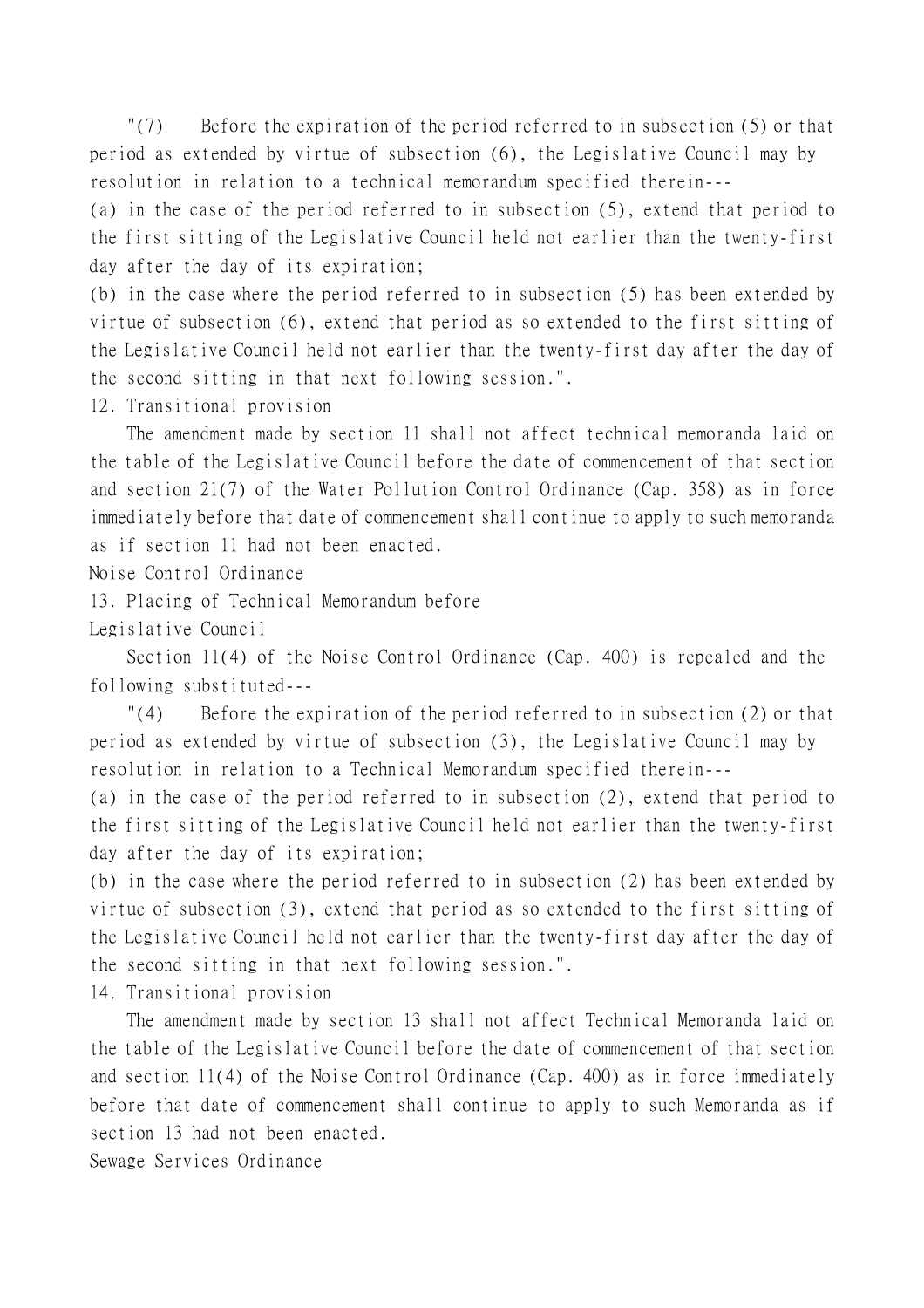15. Technical memorandum

Section 13 of the Sewage Services Ordinance (Cap. 463) is amended---

(a) in the Chinese text, by repealing subsection (4)(a) and (b) and substituting---

- "(a) 在立法會會期結束或在立法會解散之後;但
- (b) 在立法會㆘㆒會期的第㆓次會議日或之前,";
- (b) by repealing subsection (5) and substituting---

"(5) Before the expiration of the period referred to in subsection (3) or that period as extended by virtue of subsection (4), the Legislative Council may by resolution in relation to a technical memorandum specified therein---

(a) in the case of the period referred to in subsection (3), extend that period to the first sitting of the Legislative Council held not earlier than the twenty-first day after the day of its expiration;

(b) in the case where the period referred to in subsection (3) has been extended by virtue of subsection (4), extend that period as so extended to the first sitting of the Legislative Council held not earlier than the twenty-first day after the day of the second sitting in that next following session.".

16. Transitional provision

The amendment made by section 15(b) shall not affect technical memoranda laid on the table of the Legislative Council before the date of commencement of that section and section 13(5) of the Sewage Services Ordinance (Cap. 463) as in force immediately before that date of commencement shall continue to apply to such memoranda as if section 15(b) had not been enacted.

Dumping at Sea Ordinance

17. Tabling technical memorandum and

commencement

Section 14(4) of the Dumping at Sea Ordinance (Cap. 466) is repealed and the following substituted---

"(4) Before the expiry of the period referred to in subsection (2) or that period as extended by virtue of subsection (3), the Legislative Council may by resolution in relation to a technical memorandum specified therein---

(a) in the case of the period referred to in subsection (2), extend that period to the first sitting of the Legislative Council held not earlier than the twenty-first day after the day of its expiry;

(b) in the case where the period referred to in subsection (2) has been extended by virtue of subsection (3), extend that period as so extended to the first sitting of the Legislative Council held not earlier than the twenty-first day after the day of the second sitting in that next following session.".

Sex Discrimination Ordinance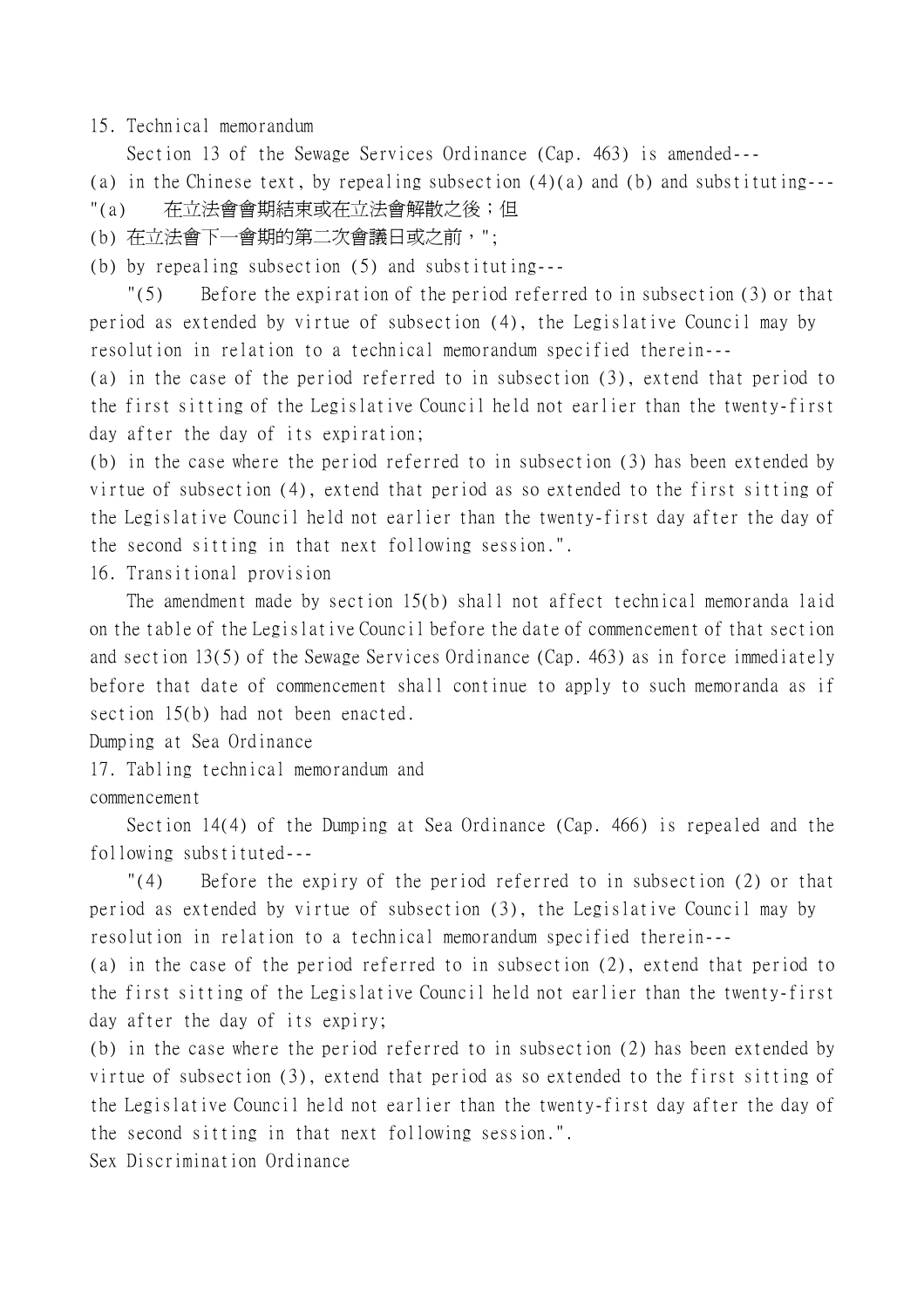18. Codes of practice

Section 69(7) of the Sex Discrimination Ordinance (Cap. 480) is repealed and the following substituted---

"(7) Before the expiration of the period referred to in subsection (5) or that period as extended by virtue of subsection (6), the Legislative Council may by resolution in relation to a code of practice specified therein---

(a) in the case of the period referred to in subsection (5), extend that period to the first sitting of the Legislative Council held not earlier than the twenty-first day after the day of its expiration;

(b) in the case where the period referred to in subsection (5) has been extended by virtue of subsection (6), extend that period as so extended to the first sitting of the Legislative Council held not earlier than the twenty-first day after the day of the second sitting in that next following session.".

19. Transitional provision

The amendment made by section 18 shall not affect codes of practice laid on the table of the Legislative Council before the date of commencement of that section and section 69(7) of the Sex Discrimination Ordinance (Cap. 480) as in force immediately before that date of commencement shall continue to apply to such codes as if section 18 had not been enacted.

Disability Discrimination Ordinance

20. Codes of practice

Section 65(7) of the Disability Discrimination Ordinance (Cap. 487) is repealed and the following substituted---

"(7) Before the expiration of the period referred to in subsection (5) or that period as extended by virtue of subsection (6), the Legislative Council may by resolution in relation to a code of practice specified therein---

(a) in the case of the period referred to in subsection (5), extend that period to the first sitting of the Legislative Council held not earlier than the twenty-first day after the day of its expiration;

(b) in the case where the period referred to in subsection (5) has been extended by virtue of subsection (6), extend that period as so extended to the first sitting of the Legislative Council held not earlier than the twenty-first day after the day of the second sitting in that next following session.".

21. Transitional provision

The amendment made by section 20 shall not affect codes of practice laid on the table of the Legislative Council before the date of commencement of that section and section 65(7) of the Disability Discrimination Ordinance (Cap. 487) as in force immediately before that date of commencement shall continue to apply to such codes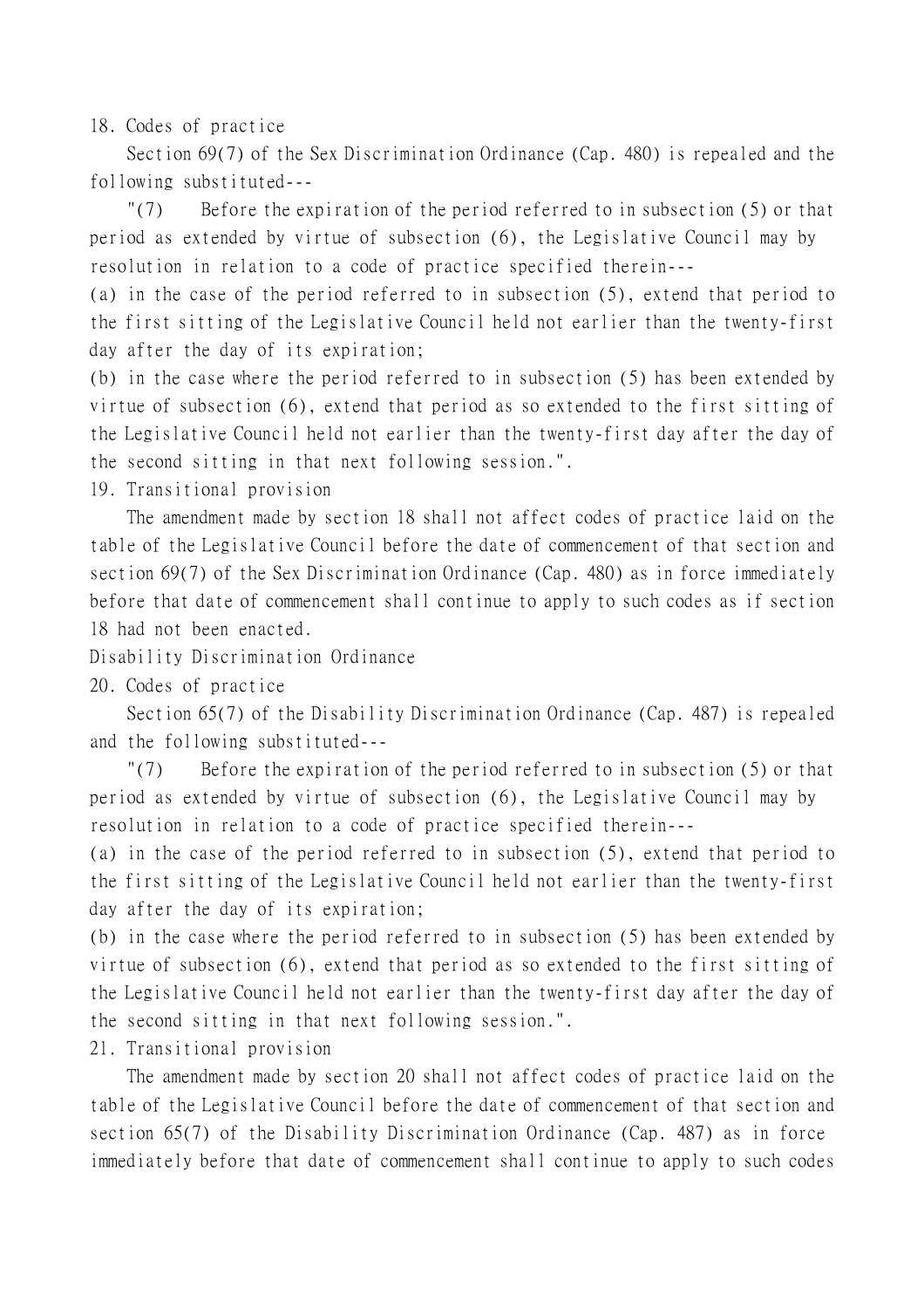as if section 20 had not been enacted.

Environmental Impact Assessment Ordinance

22. Technical memorandum

Section 16(8) of the Environmental Impact Assessment Ordinance (Cap. 499) is repealed and the following substituted---

"(8) Before the expiry of the period referred to in subsection (6) or that period as extended by virtue of subsection (7), the Legislative Council may by resolution in relation to a technical memorandum specified therein---

(a) in the case of the period referred to in subsection (6), extend that period to the first sitting of the Legislative Council held not earlier than the twenty-first day after the day of its expiry;

(b) in the case where the period referred to in subsection (6) has been extended by virtue of subsection (7), extend that period as so extended to the first sitting of the Legislative Council held not earlier than the twenty-first day after the day of the second sitting in that next session.".

23. Transitional provision

The amendment made by section 22 shall not affect technical memoranda laid on the table of the Legislative Council before the date of commencement of that section and section 16(8) of the Environmental Impact Assessment Ordinance (Cap. 499) as in force immediately before that date of commencement shall continue to apply to such memoranda as if section 22 had not been enacted.

Fugitive Offenders Ordinance

24. Chief Executive in Council may apply

Ordinance

Section 3(5) of the Fugitive Offenders Ordinance (Cap. 503) is repealed and the following substituted---

"(5) Before the expiry of the period referred to in subsection (3) or that period as extended by virtue of subsection (4), the Legislative Council may by resolution in relation to an order specified therein---

(a) in the case of the period referred to in subsection (3), extend that period to the first sitting of the Legislative Council held not earlier than the twenty-first day after the day of its expiry;

(b) in the case where the period referred to in subsection (3) has been extended by virtue of subsection (4), extend that period as so extended to the first sitting of the Legislative Council held not earlier than the twenty-first day after the day of the second sitting in that next session.".

25. Transitional provision

The amendment made by section 24 shall not affect orders laid on the table of